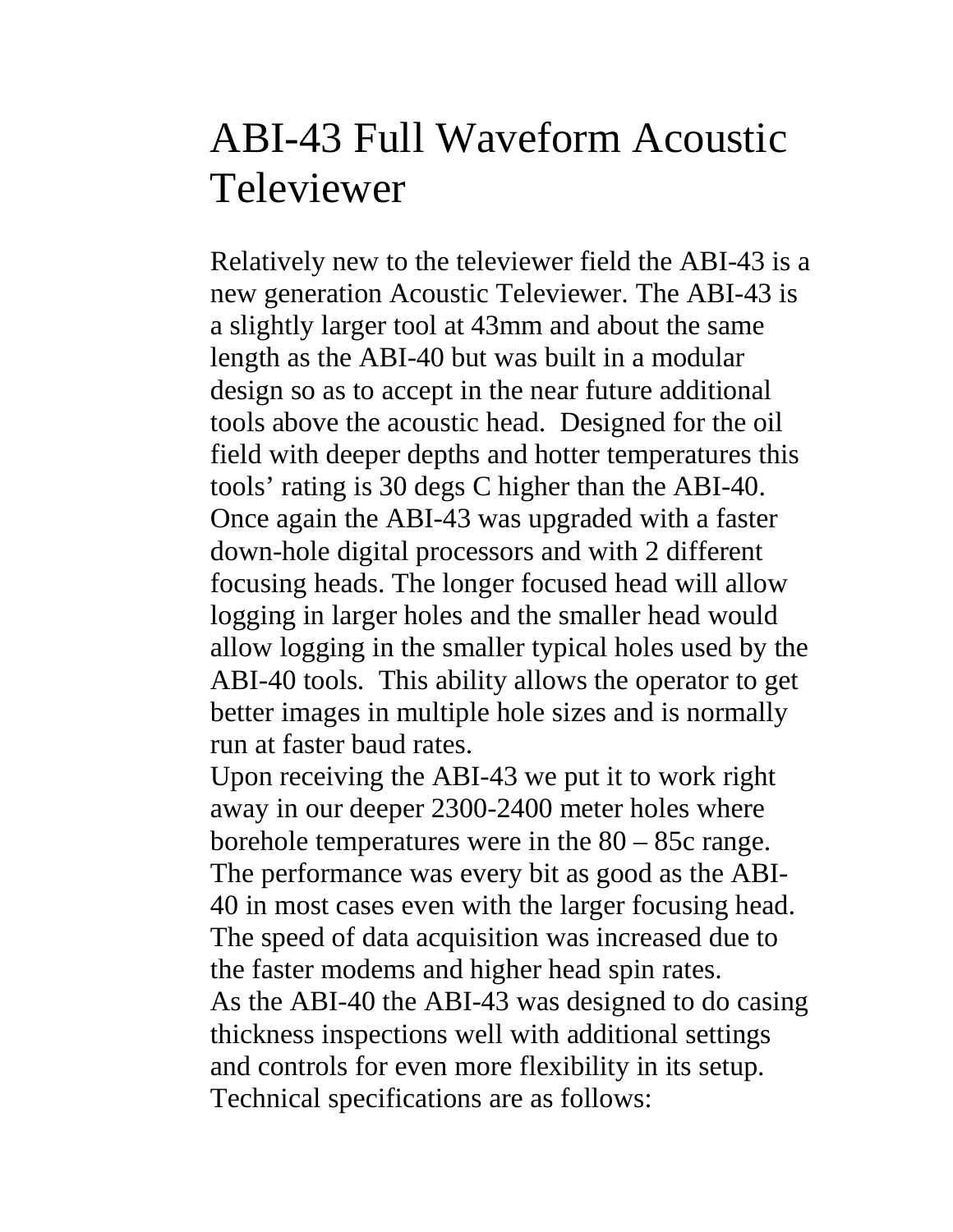| Length                  | $63''(2.0 \text{ m})$         |
|-------------------------|-------------------------------|
| Diameter                | $1.7$ " (43 mm)               |
| Weight                  | 15 lbs $(10 \text{ Kg})$      |
| <b>Pressure Rating</b>  | 800 bar (? kPa)               |
| Use                     | 45 mm to $400+$ mm            |
|                         | $2$ " to $20$ " boreholes     |
| <b>Operating temps</b>  | $32-256$ deg F(0-135 deg C)   |
| Measurement range       | Very high resolution          |
|                         | borehole acoustic televiewer. |
| Sensor                  | APS544                        |
| Inclination accuracy    | $0.5$ deg                     |
| Orientation             | 3 Ax Mag, 3 accel             |
| Azimuthal accuracy      | $1.0$ deg                     |
| Long head Focal Length  | 8"                            |
| Short head focal length | 4"                            |
| Head spin rate          | 20 RPS                        |
|                         |                               |

The ABI-43 televiewer is a centralized borehole acoustic televiewer redesigned to log more efficiently with higher baud rate communications in hotter hole settings. The 43 was designed with or without in-line centralization to aid in ease of access in a wider variety of hole sizes and to centralize the tool better in these variety of holes. It is a full waveform televiewer tool which in this new tool allows the operator selectively acquire data utilizing controls/settings while viewing the full waveform arrivals. This makes it much easier to selectively narrow the acoustic time-gate window arrival desired